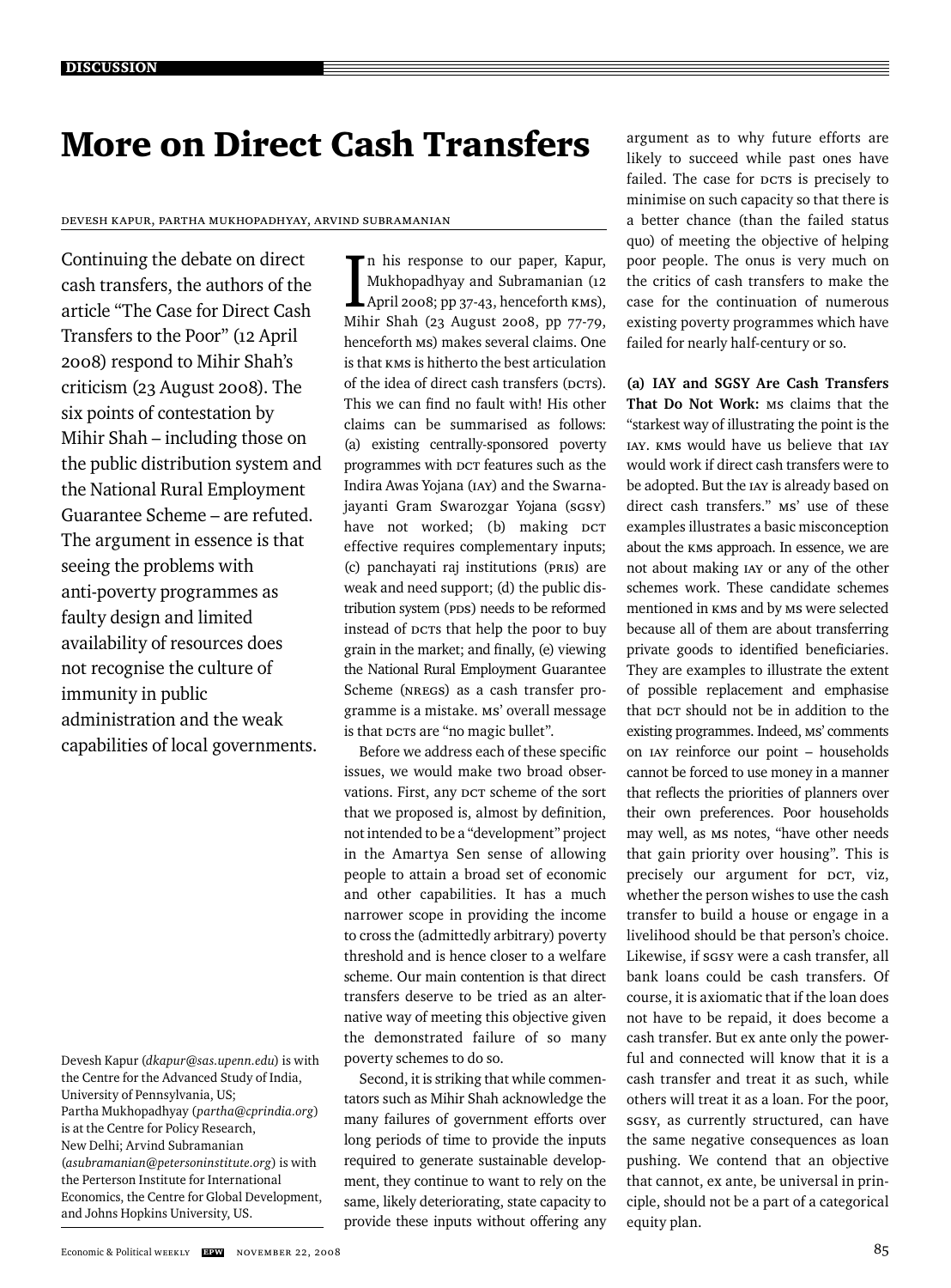## **(b) Making Cash Transfers Effective Requires Complementary Inputs: MS says:**

What KMS forget is that any anti-poverty programme will work only if it leads to an end to dependence on doles (what they term in more glorified terms as direct cash transfers). To end this dependence requires creating sustainable livelihoods for the poor. And these presuppose much more than transfer of cash. They demand skills, markets, technology, material inputs, infrastructure and institutions. It is these that are in deficit in rural India, more than cash. And it is their lack that accounts for failure of anti-poverty programmes, as much as leakages of cash (the exclusive concern of KMS)…It is much more about ensuring effective utilisation of this cash, which needs both developmental inputs (markets, technologies, skills and materials) and political ones (social mobilisation to set up monitoring mechanisms/institutions).

It is gratifying to note that MS shares KMS' assessment that existing anti-poverty programmes have failed. The six arguments in KMS for DCT were that it would (a) "expand their choices and eliminate… paternalism"; (b) "relieve financial constraints faced by the poor"; (c) reduce "administrative costs"; (d) arrest the "growing immunity in public administration"; (e) remove the "inherent inequity in some of the subsidies"; and finally, (f) "clientelism, patronage and corruption that attend css would be reduced". We clearly stated that "Cash transfers work only with a well-functioning private distribution system, which is not present for a number of services. These are functions that could be done by the local government and is their responsibility in many countries." Surely, this does not support MS' contention that KMS is exclusively concerned with "leakages of cash", and that it forgets that anti-poverty programmes will require "developmental… and political" inputs.

The issue about moving away from transfers to identified beneficiaries to investing in physical and social infrastructure arises in the context of a budget constraint. However, to the extent that such transfers continue, our point is simple: compared to the scores of antipoverty programmes that India has tried, DCTs are likely to improve the welfare of the poor to a greater extent by increasing their purchasing power to access goods

and services, many of which the state should be providing, but is not doing. Yes, markets in rural India are imperfect – but are less so than a few decades earlier and the private sector has demonstrated considerable supply response. Markets, technology, and material inputs already exist, albeit with a huge variance in quality. Connectedness to these inputs is provided by infrastructure, i e, roads, communication and transport and many of these are provided by the private sector, e g, local para-transit services and cellphones, though not always at prices affordable to the poor.

Instead of belabouring the need for complementary inputs, we need to focus on the mechanisms and the institutions that will provide them. We are not advocating that the government get out of areas where it should provide public goods, e g, rural roads. However, the level of government is a question that needs to be asked – whether rural roads should be financed through a central scheme or through an appropriately funded PRI's budget. Whether a decentralised public sector (in the form of cash empowered PRIs) can deliver has yet to be established, but surely they need to be given the chance to try for themselves, where centralised mechanisms have failed. KMS addressed this in an admittedly briefer part of the paper, and it is to this we now turn.

**(c) PRIs Need Support:** MS considers "PRIs in large parts of India today" to be "nothing more than work-in-progress. They have a very long way to go before they can become instruments of democracy and development at the grass roots. They need massive support from the state to be able to realise their potential. This is the whole unfinished agenda of reform of rural governance, the reform of the public sector in rural development…It is patently unfair to burden PRIs with massive tasks of development without providing them the requisite support."

It appears that Ms continues to believe in a top-down approach where wellintentioned agents of the state, with the requisite skills and knowledge, are ready to selflessly work to improve PRIs. Of course, PRIs are weak. But that is akin to saying that because a baby will fall the first time she walks, she should not walk. What is the form of "requisite support" needed by the PRIs now?

Elsewhere MS complains that "social mobilisers and technical personnel…have not been supplied" to PRIs. But why not instead give PRIs control over the funds needed to hire the requisite functionaries for the purpose? Hence, KMS argue for an increase in transfers to PRIs "in a few functional block grants" with "an effective system of financial accountability*"*  commensurate with their responsibilities. As KMS argued, the least bad way of supporting PRIs is, provide them with *"*the resources and capacity to deliver good operational performance" and thereby transform them into places of real political contestation.

We now turn to two specific schemes discussed by MS, viz, PDS and NREGS.

## **(d) The Reach of PDS:** MS says that it

is not clear how transfers of cash to the poor would allow them to buy grain from the open market at a time of steep inflation. The problem is that India's PDS is characterised by a whole range of inequities – its coverage is the weakest in the neediest regions and it fails to cover crops grown and eaten by the poorest. The way forward is to reform the PDS and extend its reach to and density in the poorest parts of the country, where the need is the greatest.

Given the long and egregious mismanagement of PDS, MS' call to "reform the PDS" is puzzling. In contrast, we believe that if PDS is to be at all reformed, a smaller PDS focused on its core mission has a better chance. For the vast majority of locations, we maintain that the open market is a viable distribution channel. In this, the price of grain is immaterial. If open market prices rise, the food subsidy should rise concomitantly. Replicating this in a DCT would involve indexing a part of it to food prices. The critical benefit of moving to DCT is the reduction in logistics and distribution costs, which can be then used either to increase the DCT or on "developmental inputs" dear to MS, or even to reduce the fiscal deficit, as appropriate at the time. As for choice of grain, if the poor really have different preferences (and are not being forced by lack of resources), will not pcrs increase their purchasing power in the market, and thereby increase the supply of such grain?